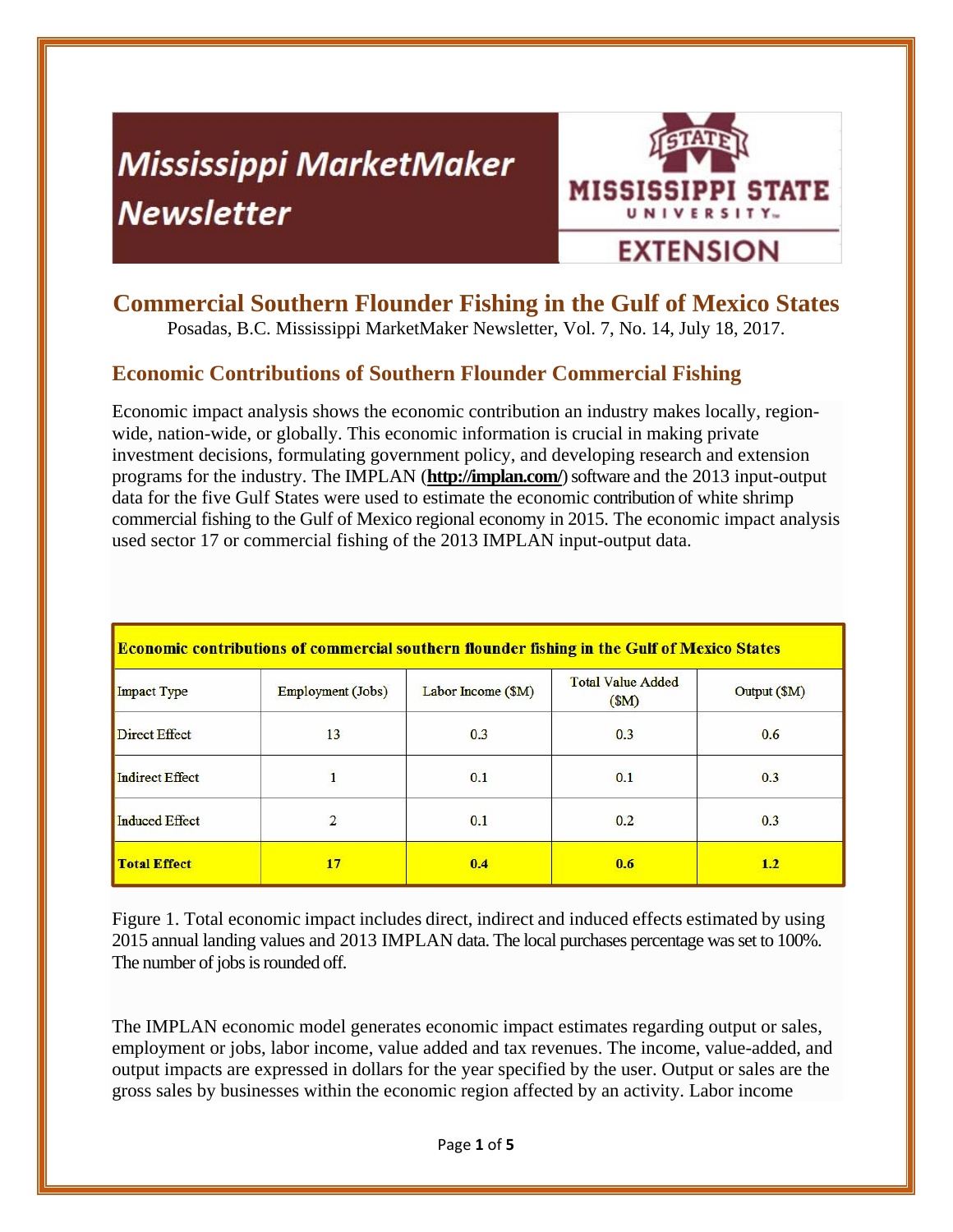includes personal income including wages and salaries and proprietors' income or income from self-employment. Employment impacts are expressed in terms of a mix of both full-time and part-time jobs. Value-added is the contribution made to the value of seafood products at each stage of harvesting, processing, and distribution. The total economic impact is the sum of direct, indirect and induced impacts. The direct effects express the economic impacts in the sector in which the expenditure was initially made. Indirect effects result from changes in the economic activity of other industrial sectors which supply goods or services to the commercial fishing industry. Induced effects are the product of personal consumption expenditures by industry employees.

The annual commercial dockside values of Southern flounder in the Gulf of Mexico Region in 2015 reached \$0.6 million, which is about twice the average annual dockside values during the last five years. The total economic contribution of commercial southern flounder fishing in 2015 amounted to \$1.2 million (Figure 1). The Southern flounder commercial fishing created 17 jobs and generated labor income amounting to \$0.4 million in the Gulf regional economy. The Southern flounder commercial fishing industry generates annual tax revenues for the Gulf States and the U.S. federal government. About \$71,000 were estimated to have been paid by households and businesses in 2015 to the federal government as social insurance tax, tax on production and imports, corporate profit tax, and personal income tax. The Gulf States were expected to have collected taxes from households and businesses in 2015 amounting to \$35,000 as social insurance tax, tax on production and imports, corporate profits tax, and personal tax.



Figure 2. Southern flounder *(Paralichthys lethostigma).* Source: Gulf FINFO (http://gulffishinfo.org/).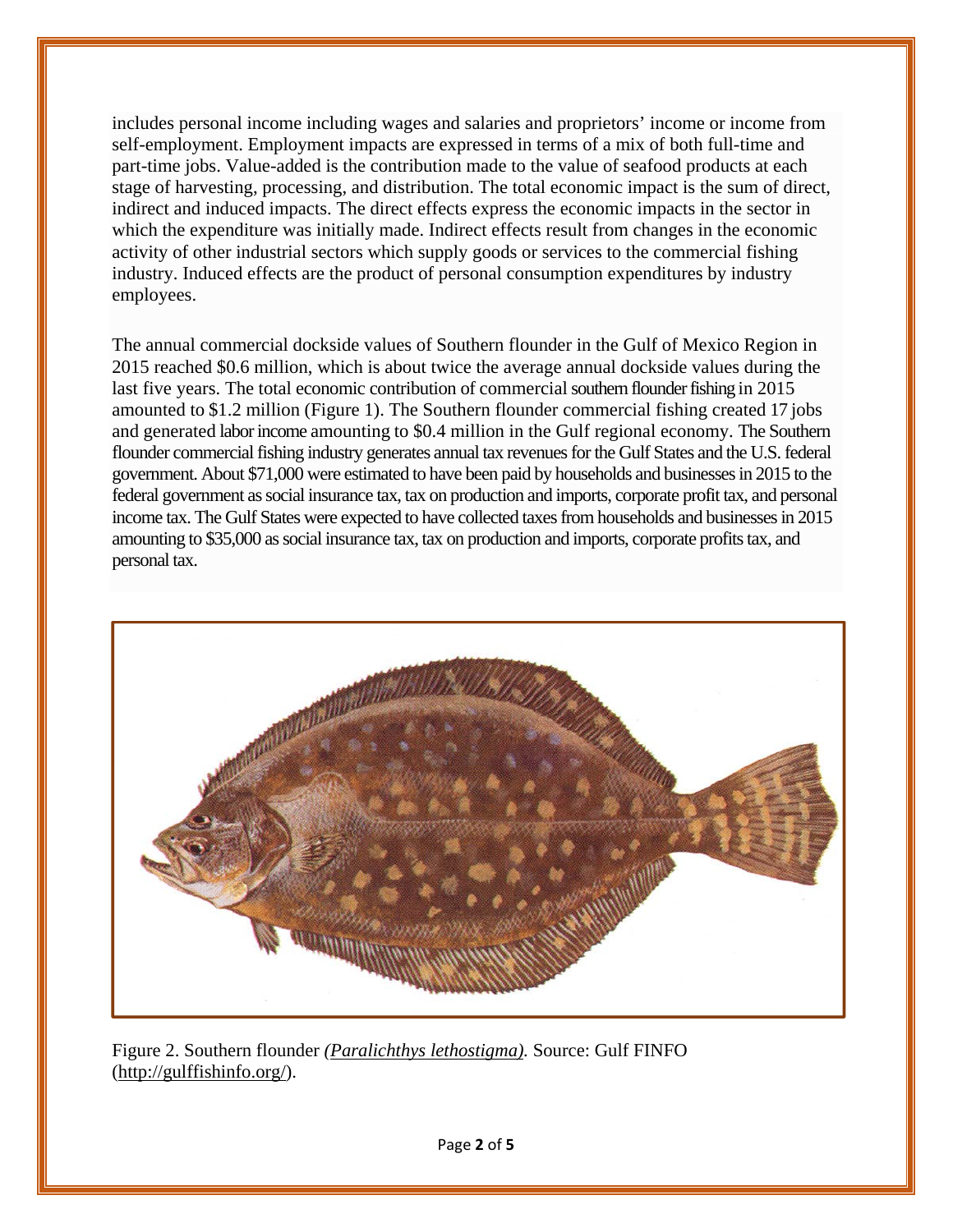### **Southern Flounder Commercial Landings**

According to Gulf FINFO (http://gulffishinfo.org/), Southern flounder (Figure 2) *"are found in coastal waters of the western Atlantic Ocean, from North Carolina to the mouth of the Rio Grande River and southward into Mexico. In the Gulf, they're usually found west of the Mississippi River. Southern flounder is mainly an inshore species but lives in a variety of habitats, depending on gender, life stage, and environmental factors. Larvae hatch offshore in the water column; currents transport them inshore to shallow estuaries and tidal rivers. Juveniles settle in shallow, grassy areas of estuaries where food is abundant. Adults spend the warmer months over muddy bottoms in upper estuaries and the fall and winter offshore (for spawning)."* 

Figure 3 shows the commercial landings of Southern flounder from the Gulf of Mexico Region since 2000. During the last five years, the Gulf States supplied 8.4% of the entire Southern flounder domestic landings averaging 138,000 pounds and valued at \$314,000 annually. Louisiana is the largest producing state in the Gulf of Mexico, but nationwide, North Carolina supplied more than 94% of all domestically-caught Southern flounder.



Figure 3. Annual Southern flounder commercial landings in the Gulf of Mexico Region. Source of raw data: NOAA Fisheries (http://www.st.nmfs.noaa.gov/).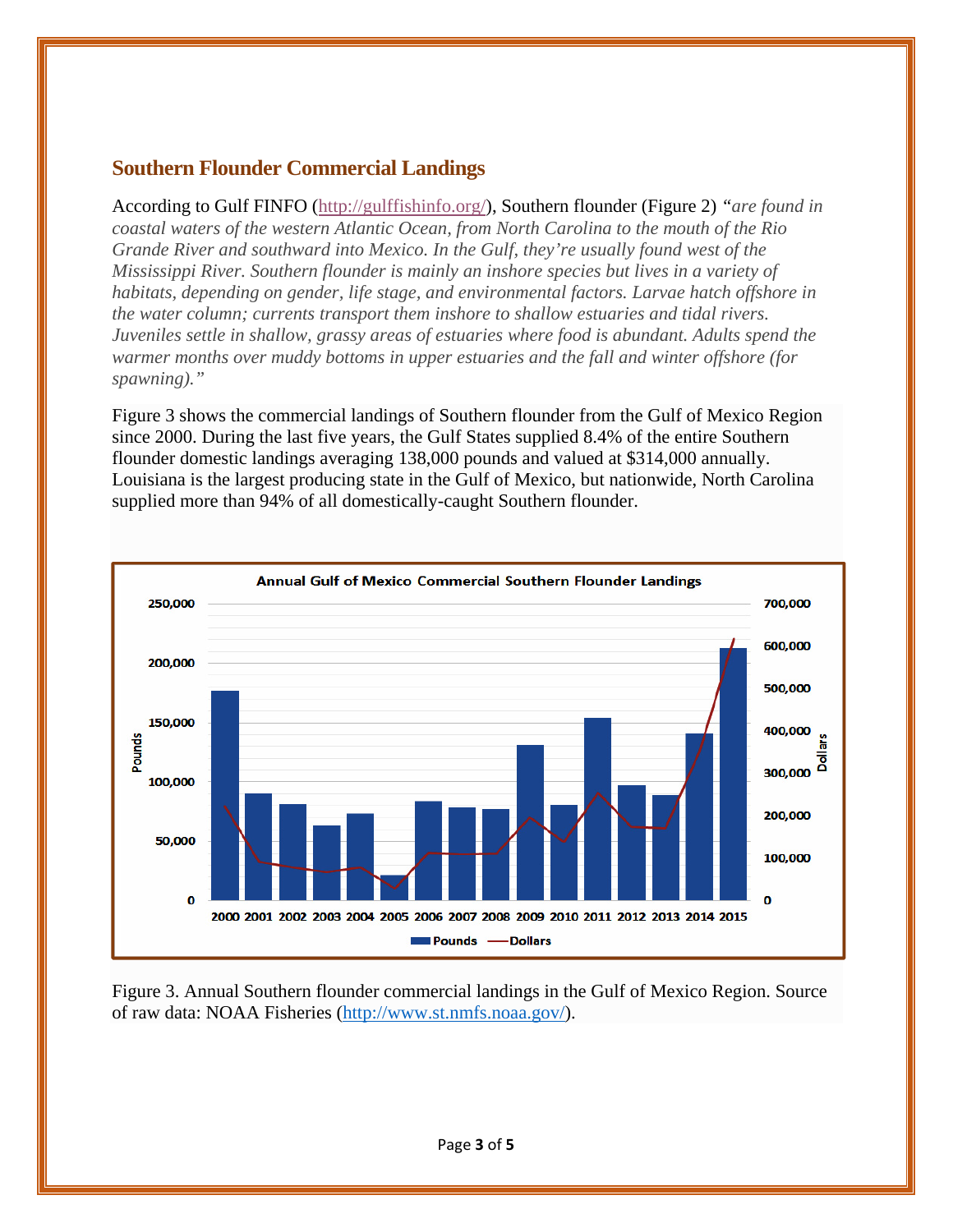

Figure 4. Monthly Southern flounder commercial landings in the Gulf of Mexico Region. Source of raw data: NOAA Fisheries (http://www.st.nmfs.noaa.gov/).

## **Southern Flounder Businesses Registered in MarketMaker**

In 2015, the Gulf-wide commercial landings of Southern flounder reached about 212,000 pounds. This fish species was caught year-round with most of the landings occurring from June to November (Figure 4). There are 136 fishing businesses, processing plants, seafood and fish markets, and seafood restaurants registered in MarketMaker which harvest, process, sell, and serve flounder in the United States. Click this **LINK** to view the search results online.